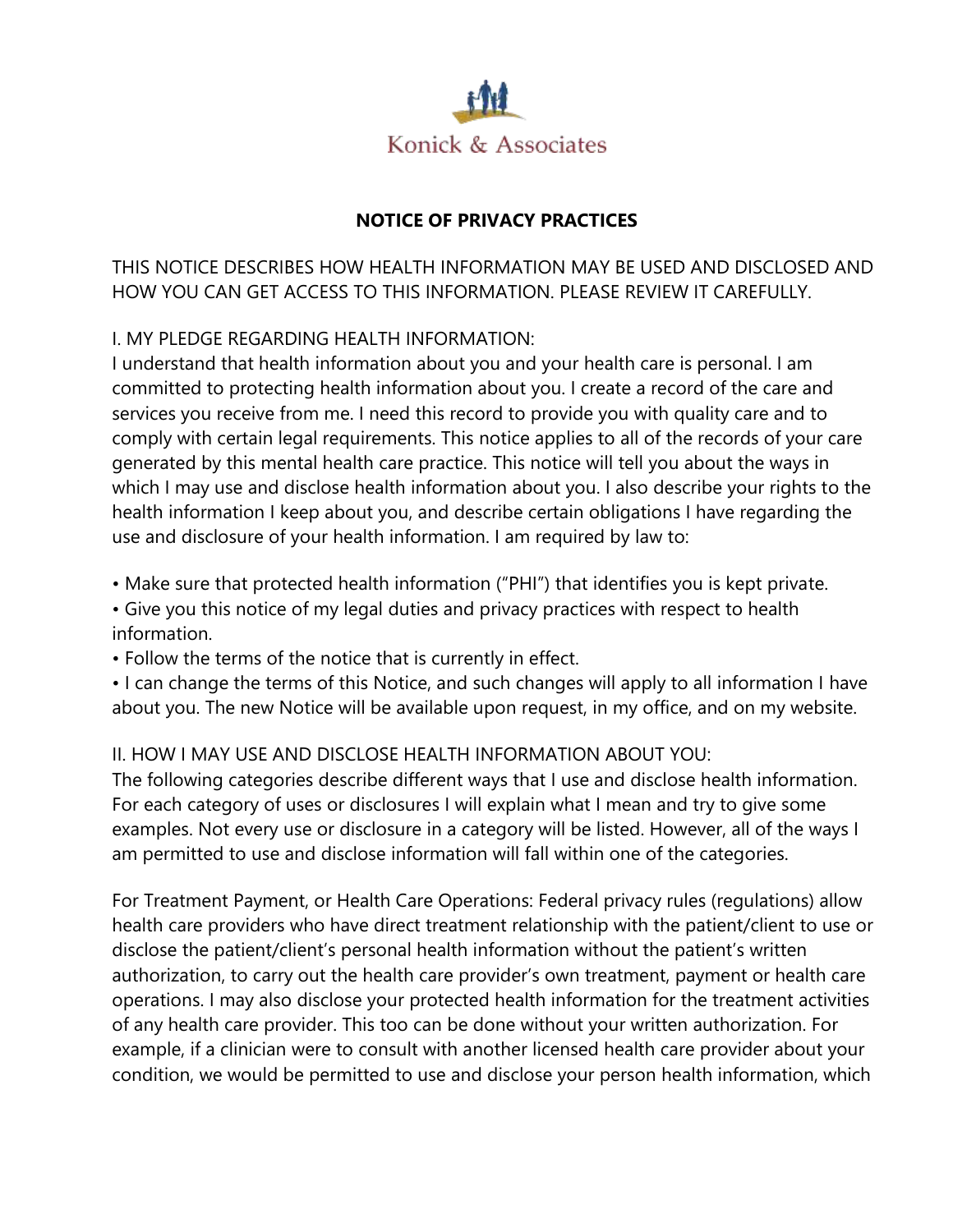is otherwise confidential, in order to assist the clinician in diagnosis and treatment of your mental health condition.

Disclosures for treatment purposes are not limited to the minimum necessary standard. Because therapists and other health care providers need access to the full record and/or full and complete information in order to provide quality care. The word "treatment" includes, among other things, the coordination and management of health care providers with a third party, consultations between health care providers and referrals of a patient for health care from one health care provider to another.

Lawsuits and Disputes: If you are involved in a lawsuit, I may disclose health information in response to a court or administrative order. I may also disclose health information about your child in response to a subpoena, discovery request, or other lawful process by someone else involved in the dispute, but only if efforts have been made to tell you about the request or to obtain an order protecting the information requested.

# III. CERTAIN USES AND DISCLOSURES REQUIRE YOUR AUTHORIZATION:

1. Psychotherapy Notes. I do keep "psychotherapy notes" as that term is defined in 45 CFR § 164.501, and any use or disclosure of such notes requires your Authorization unless the use or disclosure is: a. For my use in treating you.

b. For my use in training or supervising mental health practitioners to help them improve their skills in group, joint, family, or individual counseling or therapy.

c. For my use in defending myself in legal proceedings instituted by you.

d. For use by the Secretary of Health and Human Services to investigate my compliance with HIPAA.

e. Required by law and the use or disclosure is limited to the requirements of such law. f. Required by law for certain health oversight activities pertaining to the originator of the psychotherapy notes.

- g. Required by a coroner who is performing duties authorized by law.
- h. Required to help avert a serious threat to the health and safety of others.
- 2. Marketing Purposes. As a psychotherapist, I will not use or disclose your PHI for marketing purposes.
- 3. Sale of PHI. As a psychotherapist, I will not sell your PHI in the regular course of my business.

IV. CERTAIN USES AND DISCLOSURES DO NOT REQUIRE YOUR AUTHORIZATION. Subject to certain limitations in the law, I can use and disclose your PHI without your Authorization for the following reasons:

- 1. When disclosure is required by state or federal law, and the use or disclosure complies with and is limited to the relevant requirements of such law.
- 2. For public health activities, including reporting suspected child, elder, or dependent adult abuse, or preventing or reducing a serious threat to anyone's health or safety.
- 3. For health oversight activities, including audits and investigations.
- 4. For judicial and administrative proceedings, including responding to a court or administrative order, although my preference is to obtain an Authorization from you before doing so.
- 5. For law enforcement purposes, including reporting crimes occurring on my premises.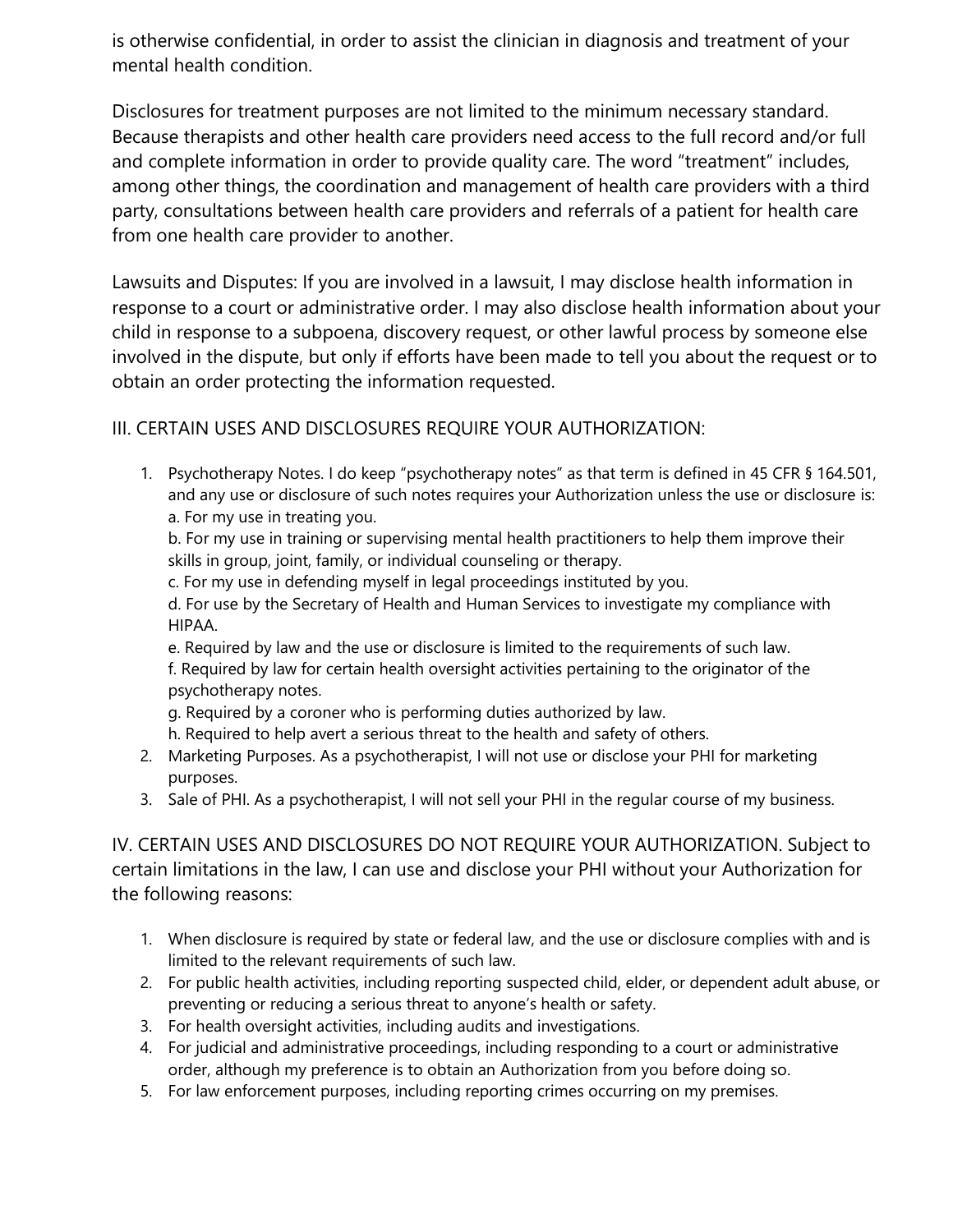- 6. To coroners or medical examiners, when such individuals are performing duties authorized by law.
- 7. For research purposes, including studying and comparing the mental health of patients who received one form of therapy versus those who received another form of therapy for the same condition.
- 8. Specialized government functions, including, ensuring the proper execution of military missions; protecting the President of the United States; conducting intelligence or counter-intelligence operations; or, helping to ensure the safety of those working within or housed in correctional institutions.
- 9. For workers' compensation purposes. Although my preference is to obtain an Authorization from you, I may provide your PHI in order to comply with workers' compensation laws.
- 10. Appointment reminders and health related benefits or services. I may use and disclose your PHI to contact you to remind you that you have an appointment with me. I may also use and disclose your PHI to tell you about treatment alternatives, or other health care services or benefits that I offer.

# V. CERTAIN USES AND DISCLOSURES REQUIRE YOU TO HAVE THE OPPORTUNITY TO OBJECT.

1. Disclosures to family, friends, or others. I may provide your PHI to a family member, friend, or other person that you indicate is involved in your care or the payment for your health care, unless you object in whole or in part. The opportunity to consent may be obtained retroactively in emergency situations.

## VI. YOU HAVE THE FOLLOWING RIGHTS WITH RESPECT TO YOUR PHI:

- 1. The Right to Request Limits on Uses and Disclosures of Your PHI. You have the right to ask me not to use or disclose certain PHI for treatment, payment, or health care operations purposes. I am not required to agree to your request, and I may say "no" if I believe it would affect your health care.
- 2. The Right to Request Restrictions for Out-of-Pocket Expenses Paid for In Full. You have the right to request restrictions on disclosures of your PHI to health plans for payment or health care operations purposes if the PHI pertains solely to a health care item or a health care service that you have paid for out-of-pocket in full.
- 3. The Right to Choose How I Send PHI to You. You have the right to ask me to contact you in a specific way (for example, home or office phone) or to send mail to a different address, and I will agree to all reasonable requests.
- 4. The Right to See and Get Copies of Your PHI. Other than "psychotherapy notes," you have the right to get an electronic or paper copy of your medical record and other information that I have about you. I will provide you with a copy of your record, or a summary of it, if you agree to receive a summary, within 30 days of receiving your written request, and I may charge a reasonable, cost based fee for doing so.
- 5. The Right to Get a List of the Disclosures I Have Made.You have the right to request a list of instances in which I have disclosed your PHI for purposes other than treatment, payment, or health care operations, or for which you provided me with an Authorization. I will respond to your request for an accounting of disclosures within 60 days of receiving your request. The list I will give you will include disclosures made in the last six years unless you request a shorter time. I will provide the list to you at no charge, but if you make more than one request in the same year, I will charge you a reasonable cost based fee for each additional request.